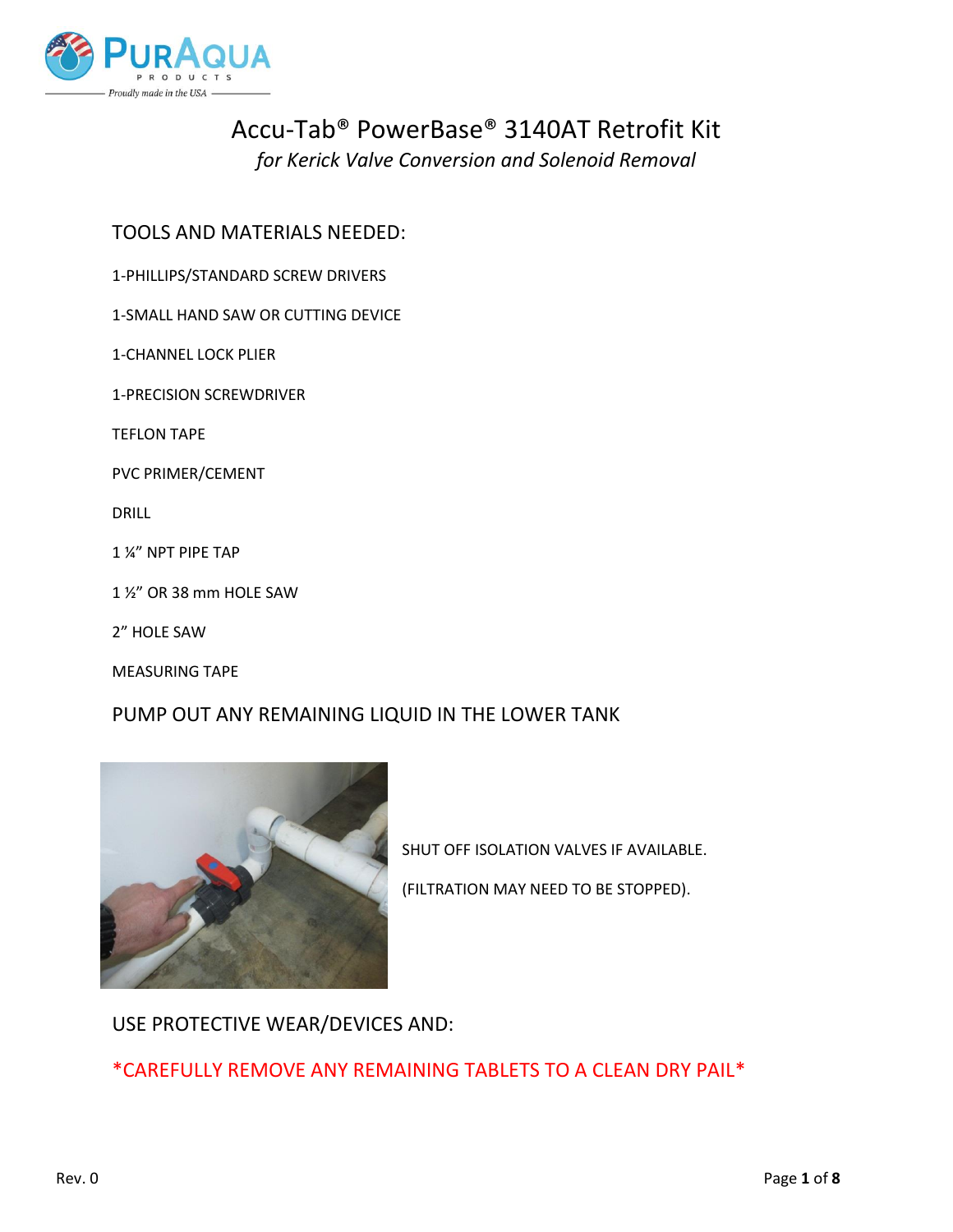



UNPLUG POWER AND CONTROLLER CORDS TO SYSTEM.







REMOVE NUT FROM SOLENOID COIL.

## REMOVE COIL FROM VALVE.

# LOOSEN UNION FOR REMOVAL.

Rev. 0 Page 2 of 8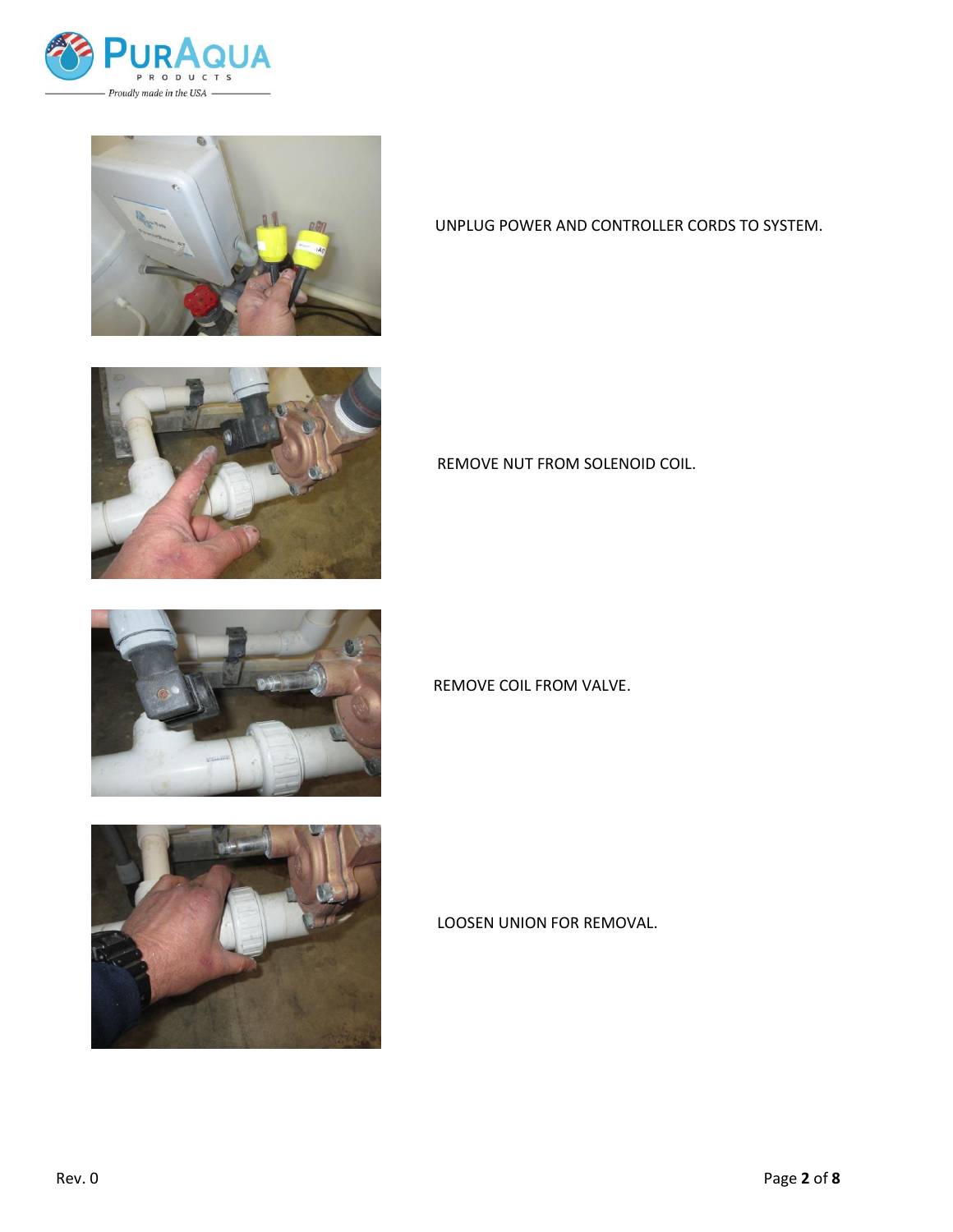









LOOSEN UPPER UNION FOR REMOVAL.

REMOVE FLOW METER AND SOLENOID VALVE ASSEMBLY.

REMOVE GATE VALVE FROM CHLORINATOR.

CUT TO REMOVE ADDITIONAL SUPPLY PLUMBING. LEAVE SEVERAL INCHES FOR ATTACHING INLET PIPING.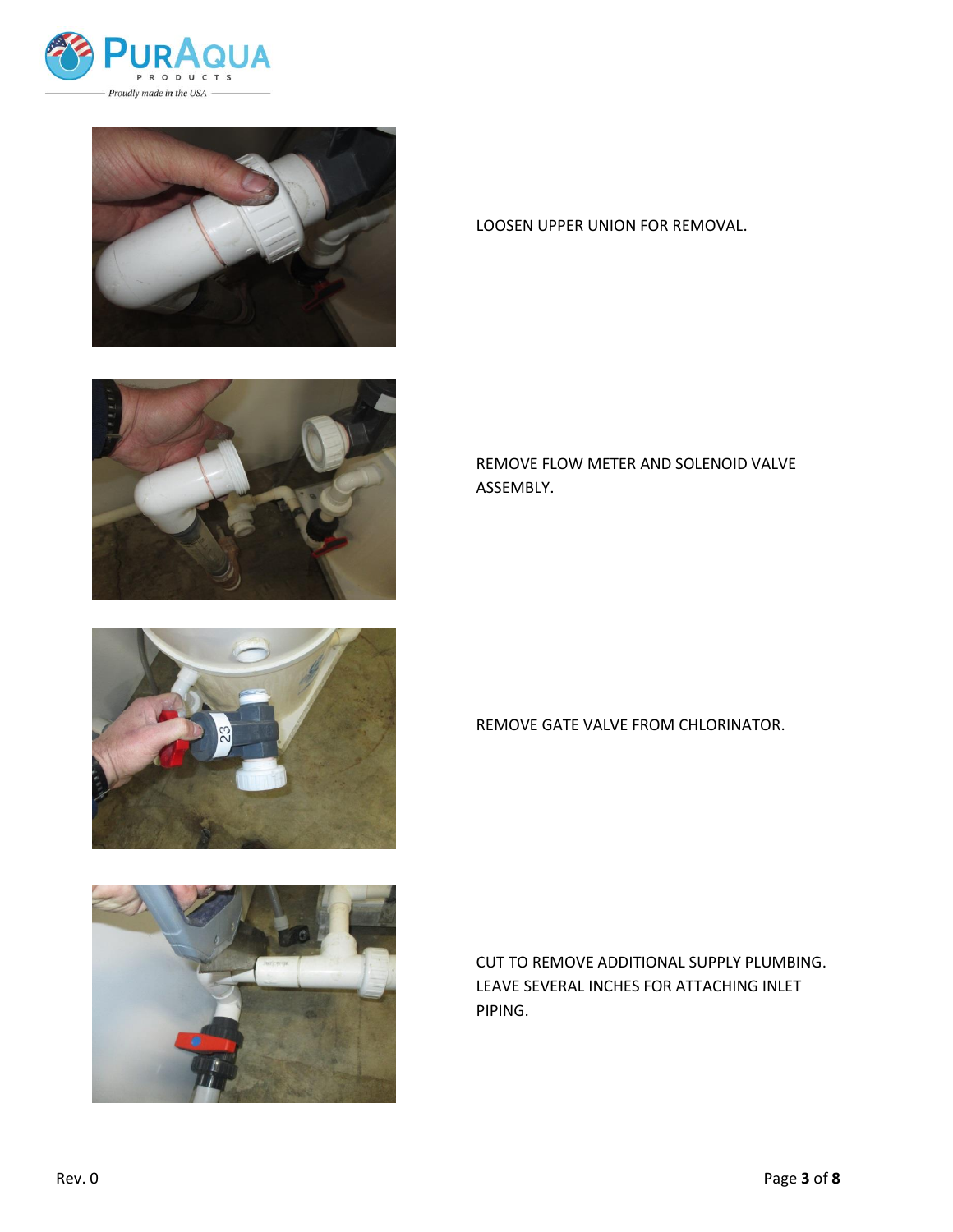



LOOSEN UNION AND REMOVE PIPING.



REMOVE ADDITIONAL PLUMBING FROM LOWER TANK.



REMOVE OLD SIEVE PLATE.



CUT OLD INTERNAL SPARGER PIPING AND REMOVE.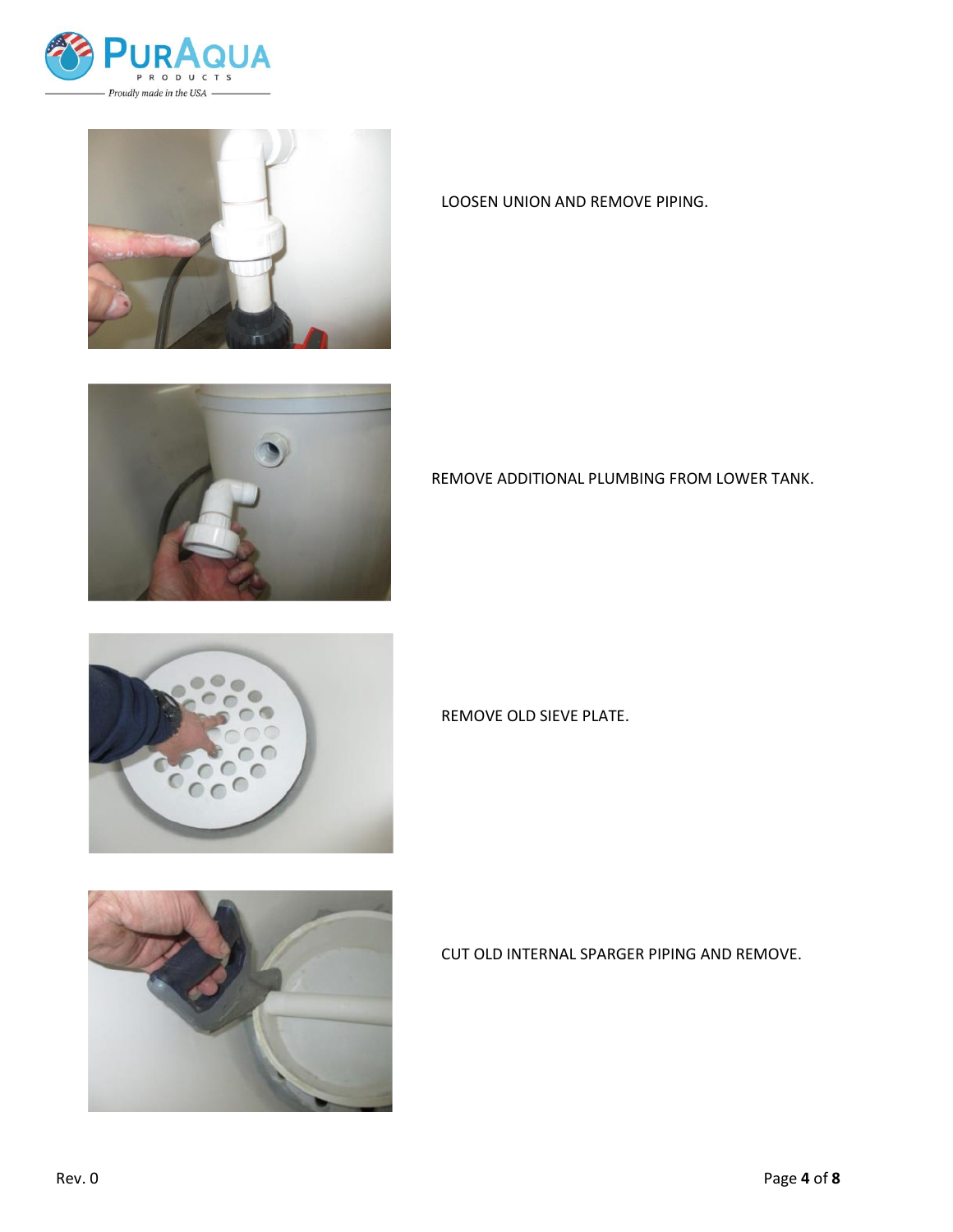



MEASURE / MARK CENTER OF CHLORINATOR BOTTOM.







DRILL HOLE WITH 2" HOLE SAW.

#### DEBURR THE EDGES OF HOLE.

## REMOVE OLD KERICK VALVE FROM TANK.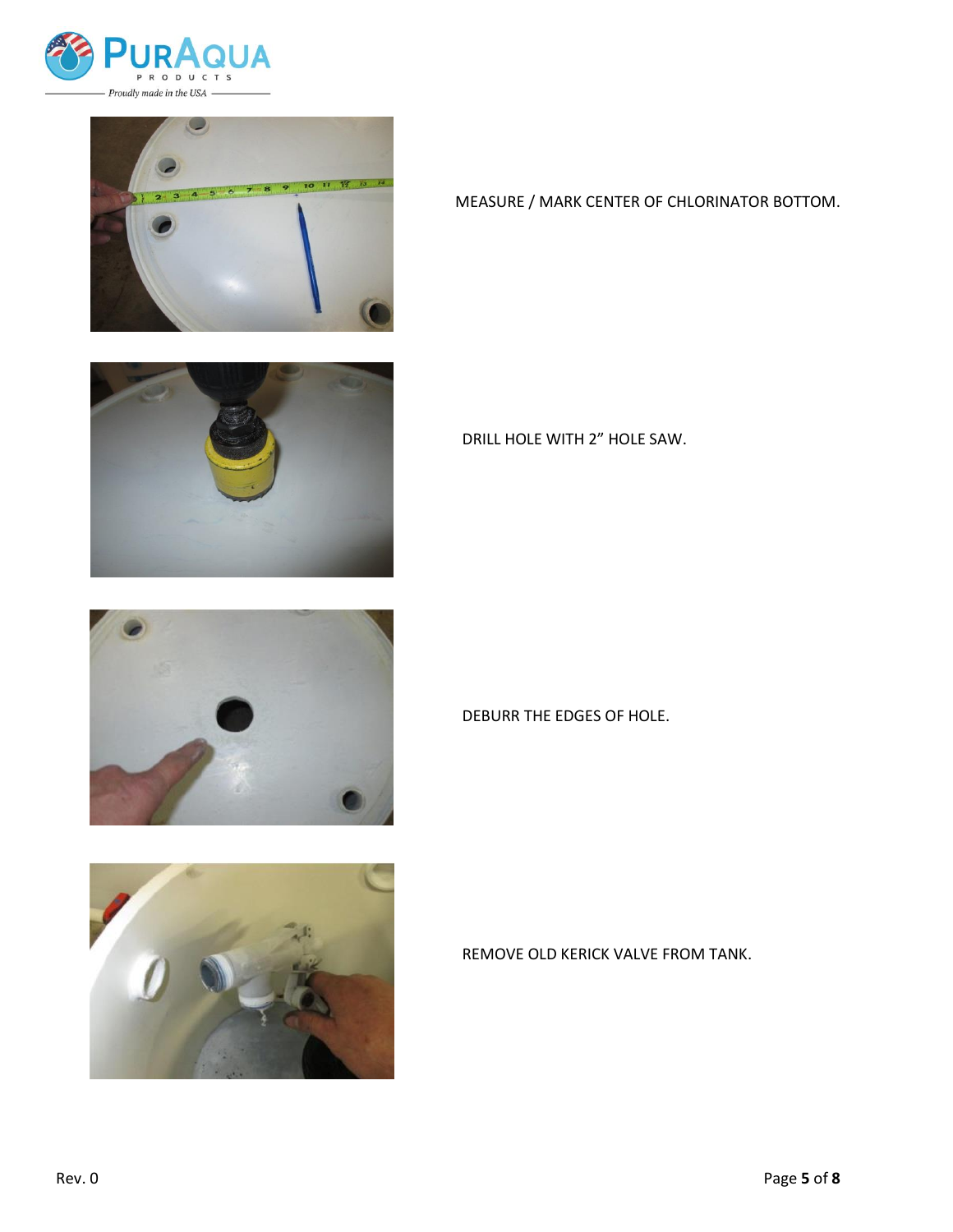



MEASURE OVER 4", DOWN 5-3/4", AND MARK LOCATION FOR NEW FLOAT VALVE.



DRILL WITH 1 ½" HOLE SAW.



TAP WITH 1 ¼" NPT PIPE TAP.



SUFFICIENTLY WRAP STEM OF NEW KERICK VALVE ASSEMBLY WITH TEFLON® TAPE, THEN SCREW SNUGLY INTO TANK SIDEWALL. ROTATE TOP PIPING AS SHOWN.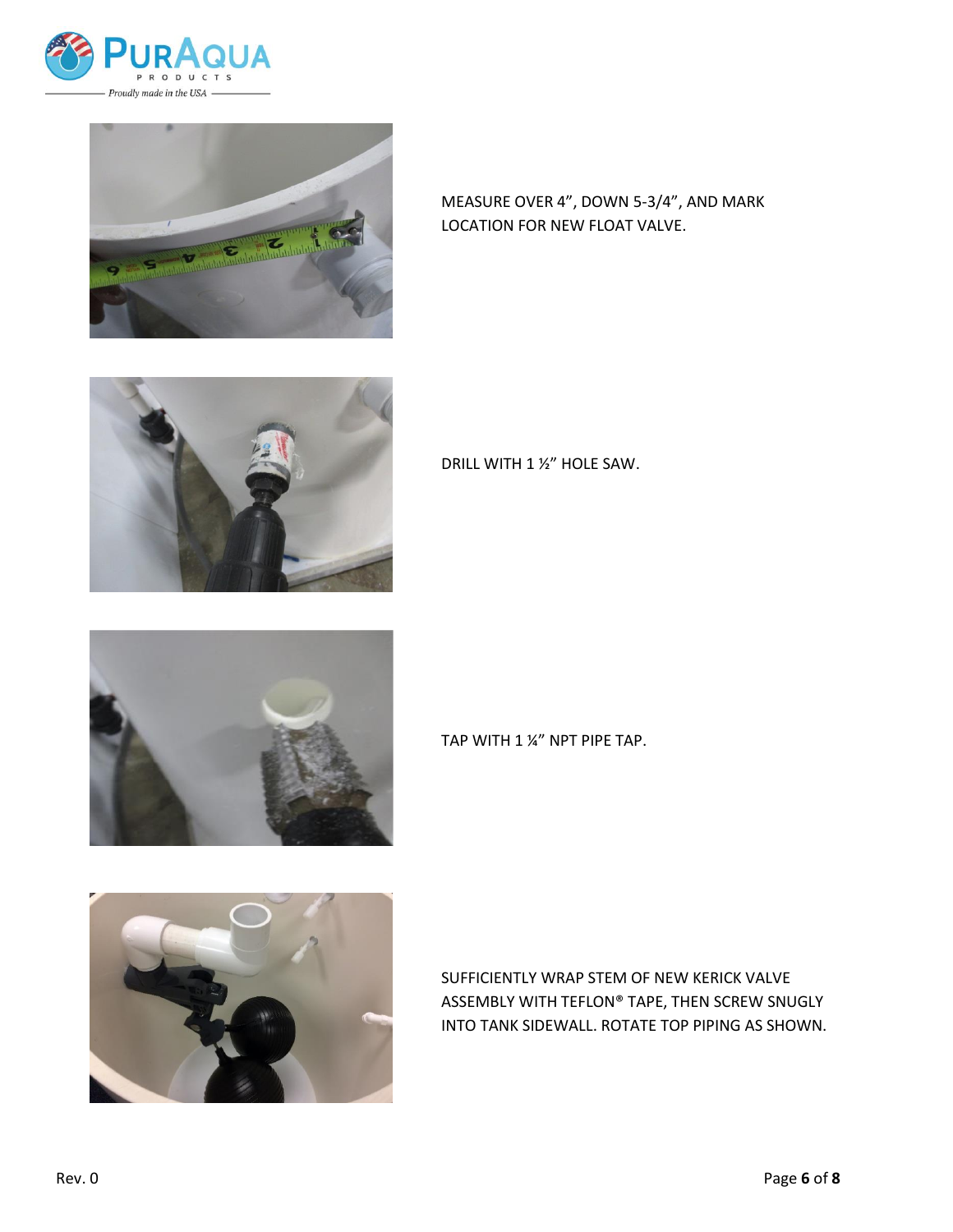



TEST FIT TOP HALF ON SPARGER.





CAREFULLY REMOVE FLOW METER FROM OLD PIPING.

INSTALL THREADED BUSHING AND TXT 90° ELBOW.

INSTALL T X S 90<sup>0</sup> ELBOW ON BOTTOM OF FLOW METER & THREAD ALL PIECES TOGETHER; POSITION FLOWMETER AS SHOWN.